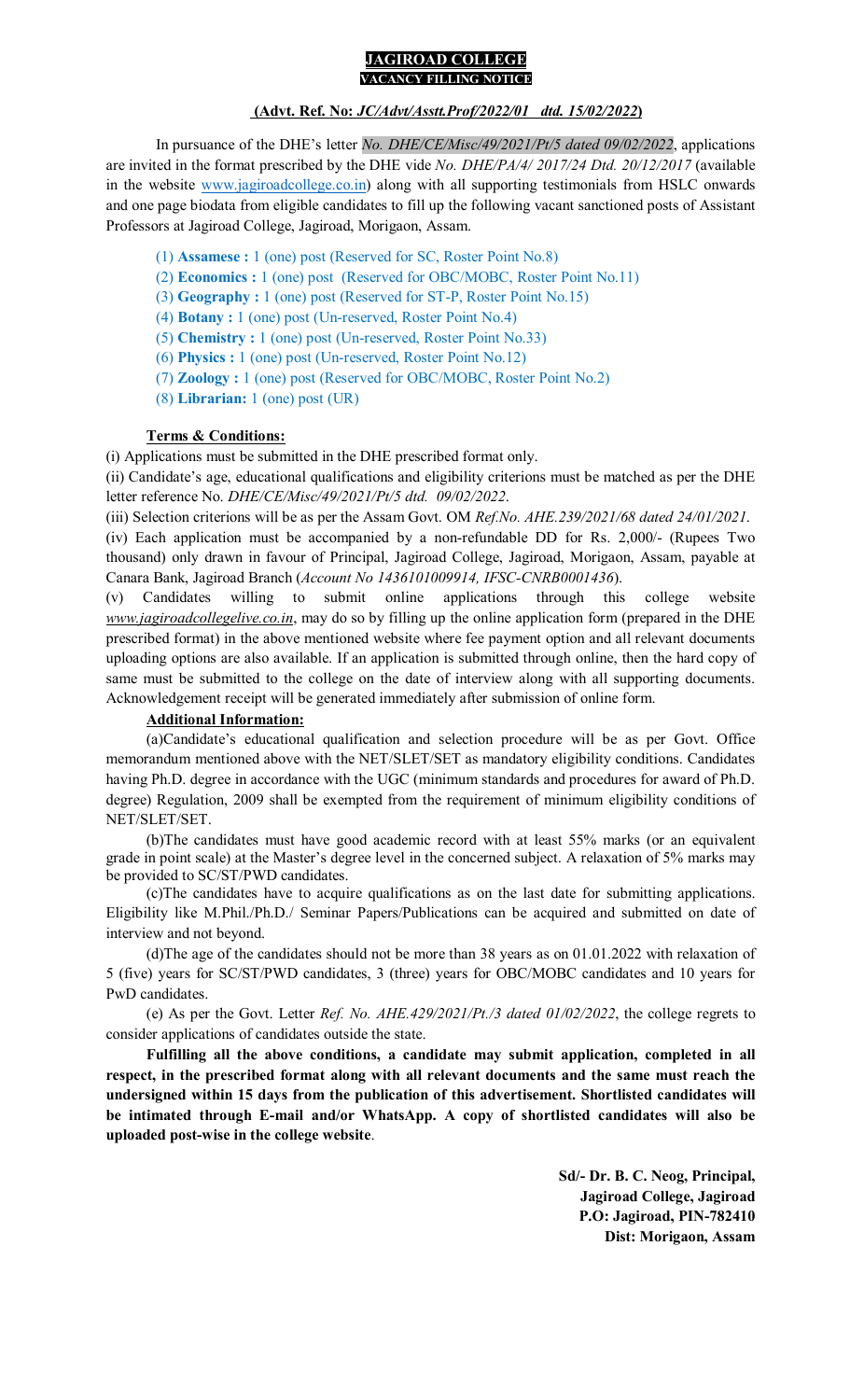# **APPLICATION FOR THE POST OF ASST. PROFESSOR IN PROVINCIALISED COLLEGES**

**REF. ADVERTISEMENT NO**.

**To,** 

Published in the ………………………………….on…………………….. **The Principal ............................................................. College** 

**District………………………………………………………** 

Space for photograph please paste a passport size photo here.

| 1. | Name of the College for which<br>application submitted.                                                 |                                                                                               |
|----|---------------------------------------------------------------------------------------------------------|-----------------------------------------------------------------------------------------------|
| 2. | Post for which application submitted.                                                                   | Asst. Professor                                                                               |
| 3. | Name of the candidate in Block Capital<br>letters                                                       |                                                                                               |
|    | Name of Father/Mother/Husband                                                                           |                                                                                               |
| 4. | Tick the appropriate word in regard to<br>✓<br>relation.                                                | Relation:<br>1. Father<br>2. Mother<br>3.Husband.                                             |
| 5. | Category, tick the appropriate serial no.                                                               | 2. OBC/MOBC<br>1. General<br>3.5C<br>4.STP<br>5. STH<br>6. Differently able (PwD).            |
| 6. | Present Address of the candidate<br>Write your complete address<br>With PIN no                          |                                                                                               |
| 7. | Permanent address, if permanent and<br>Present address are same write "do"                              |                                                                                               |
| 8. | Phone No. for contact                                                                                   |                                                                                               |
| 9. | Your mail id which will be used<br>for communication                                                    |                                                                                               |
| 10 | Age on 1 <sup>st</sup> January 2022 attach your HSLC<br>Admit Card (it is must)                         | YY MM DD                                                                                      |
| 11 | Are you employed? Where? state the<br>organisation and the post you hold there.                         |                                                                                               |
| 12 | Whether you are applying through NOC from<br>the Present employer? Enclose NOC from<br>Present Employer |                                                                                               |
| 13 | <b>Educational Qualification</b>                                                                        | Please fill in the Annexure A of this application and attach<br>it. Nothing to be stated here |
| 14 | Teaching Experience, please attach a<br>certificate to this effect.                                     |                                                                                               |
| 15 | Are you Proficient in Local Language?<br>Tick the appr. column                                          | NO<br><b>YES</b>                                                                              |
| 16 | Are You Indian national, if so how                                                                      |                                                                                               |
| 17 | Attach Your certificate for the<br>Reserved category from appropriate<br>authority                      |                                                                                               |
| 18 | Details of Application Fee paid.                                                                        |                                                                                               |

**Date**:

Certificate: I certify that the particulars stated above are true and nothing has been concealed.